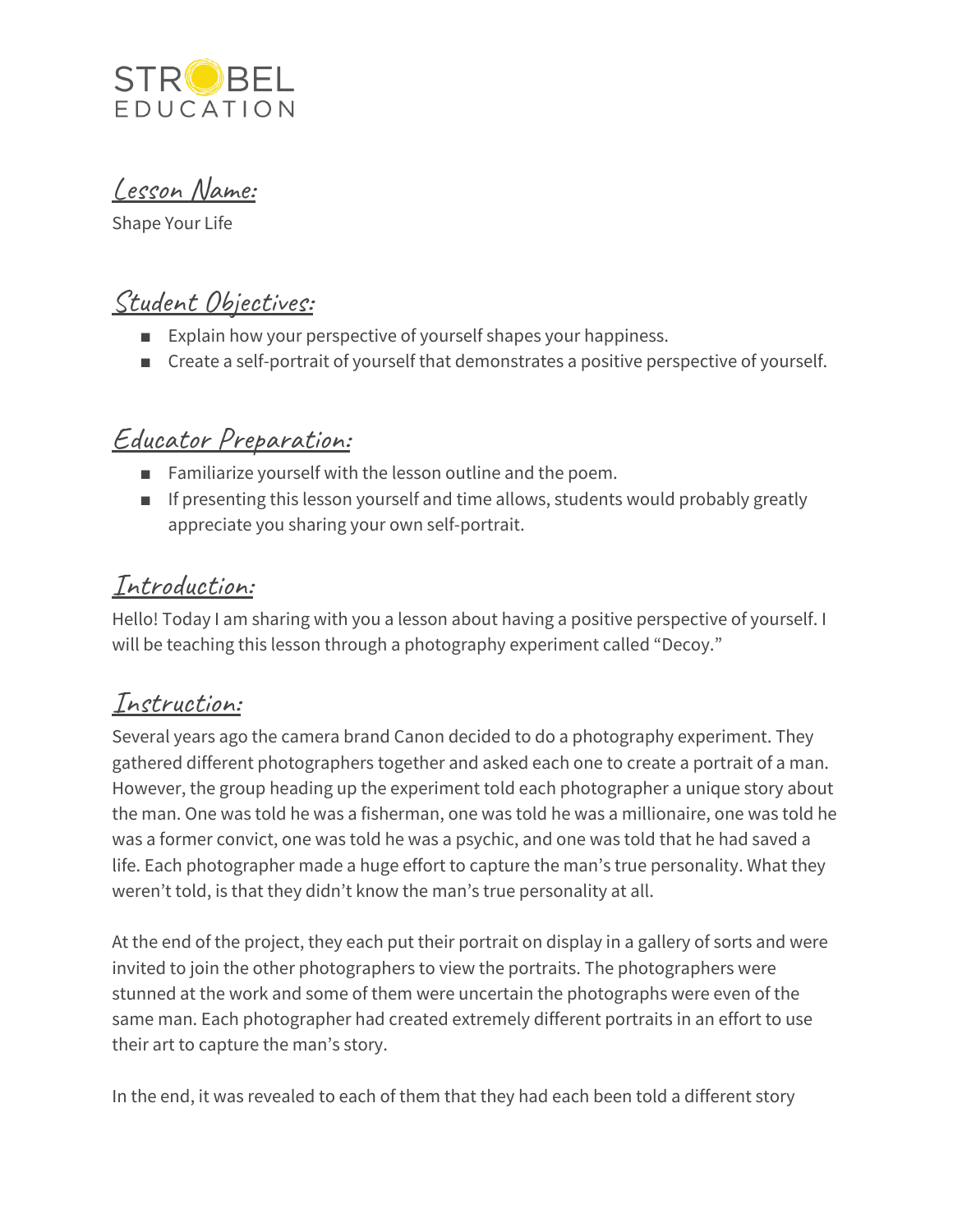

about the man and their unique photographs began to make more sense.

#### Interaction:

*Show [slideshow](https://docs.google.com/presentation/d/1oRvCcDP8tGkv0NIDwc5Yg2B8kv218EVpNmcAd7Ai7dM/edit?usp=sharing) of photographs and comment on comment on what sticks out in the photograph.*

When I view the photographs, I notice certain differences between them. In the fisherman photograph, he looks friendly and approachable. In the millionaire picture he looks serious and reflective. In the convict photograph her looks questioning and hardened. In the lifesaver portrait, he looks very friendly and welcoming. In the psychic picture he looks knowledgeable.

## Closure:

Canon used this experiment to create this slogan for their brand: "A photograph is shaped more by the person behind the camera than by what's in front of it."

Now, the point of this lesson is not to create an advertisement for a particular camera brand! But, the whole experiment did make me wonder about how much our perspective of something shapes how we understand it. If a photograph is shaped more by the person behind the camera than what's in front of it, couldn't we say the same thing about ourselves and our lives? At least in some aspects, our perspective about who we are and who we can be can shape us in powerful ways. Just like the photographers who looked for ways to focus on certain aspects of what they believed to be the man's story in their work, we choose every day what we are going to focus on about ourselves. Will we focus on the negatives? Or will we use our positive perspective ourselves to enable our lives to become beautiful portraits of who we are?

## Activity:

Today we are going to do an **[activity](https://docs.google.com/document/d/1kWsEu2zhoVMamBSBC69rgDRmLKe-JkERrcN4ke_OMAk/edit?usp=sharing)** that is somewhat similar to the photography project we looked at today. You are going to choose one word to focus on to describe your positive perspective of yourself. Then, you are either going to draw a portrait of yourself or you are going to take a selfie. Your picture should try to illustrate the positive perspective of yourself. Think about the objects you have in the background, the colors you are wearing, your facial